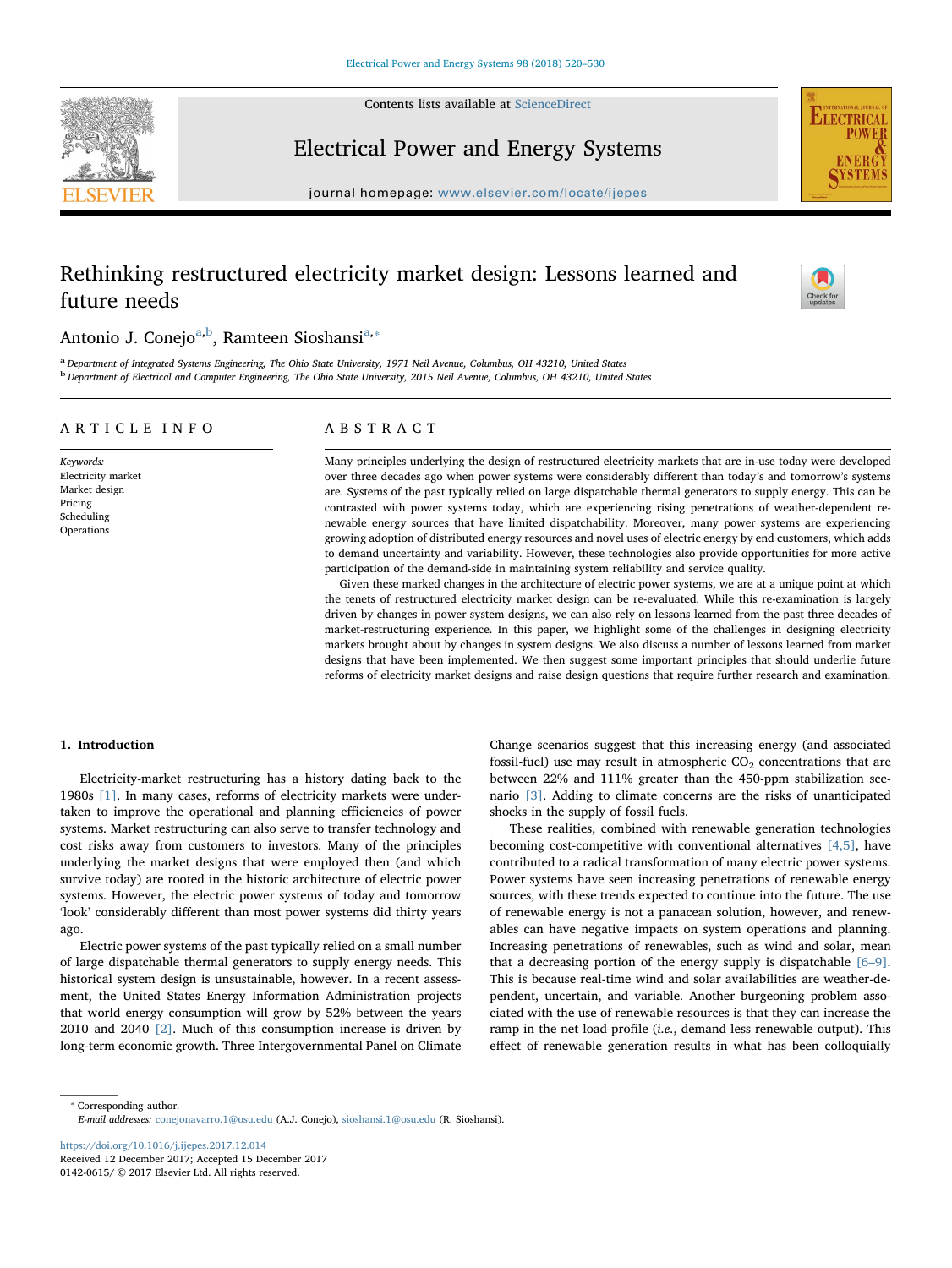termed the 'duck curve,' which can increase the need for flexible dispatchable resources that can ramp their output up and down quickly [10]. The duck-curve effect can also result in 'overgeneration' situations, in which the system must curtail the output of renewable generators to maintain load balance.

Many power systems are also undergoing important demand-side changes. One is the growing adoption of distributed energy resources by end customers [11,12]. These resources are largely 'uncontrollable' by system operators. Distributed renewable resources carry the same issues of being weather-dependent, uncertain, and variable that utilityowned and -operated renewable resources do. However, distributed renewable generators raise an additional 'visibility' issue insomuch as many electric utilities do not have separate meters to monitor and be able to forecast their real-time output. Even dispatchable distributed energy resources can be challenging for system operators to manage, because they may be controlled by the end customer or another entity (e.g., an aggregator) that does not coordinate their operating behavior with that of the overall system. As such, forecasting available energy from distributed energy resources can be challenging and may require costly and widely distributed monitoring and sensing equipment. Thus, distributed energy resources are often modeled as increased demand uncertainty. Other factors, such as novel uses of electricity (e.g., for electromobility [13]), can also increase demand uncertainty. On the other hand, distributed energy resources and novel uses of electricity may engender greater demand-side flexibility, which can mitigate some of the challenges associated with renewable integration [14].

Despite these fundamental changes in the supply and demand sides of electric power systems, the market models and structures that are used to coordinate the two sides of the system largely have not kept pace. Instead, today's market designs are legacies of historical system designs that assume a system that mostly relies on dispatchable thermal generation and little supply- or demand-side uncertainty.

As one example of this disconnect between today's market and system designs, many restructured electricity markets rely on dayahead and real-time markets to coordinate electricity supply. The historical role of the day-ahead market is, in part, to provide commitment, dispatch, and price information to thermal generators that may have lengthy startup and slow response times (e.g., steam turbines can take more than six hours to startup whereas nuclear plants can require multiple days' planning notice to cycle on or off). Thus, the day-ahead market ensures that such generators are online and available to provide energy when needed by the system. The real-time market is largely intended to provide imbalance energy and capacity to manage relatively small errors in forecasting load day-ahead.

A day-ahead market may be of limited value, however, to a power system that relies on renewable energy for a non-trivial portion of its energy. This is because weather-dependent renewable energy sources may not be able to accurately predict their real-time availability dayahead. Moreover, inflexible generators with slow response times may see a diminished role in such power systems of the future. Instead, there may be a growing role for flexible dispatchable generators (e.g., natural gas-fired combined-cycle and combustion-turbine generators), which can provide balancing energy and ramping capabilities to the system. With such a system design, a market structure that relies on day-ahead and real-time markets only may be an inefficient paradigm.

Some market redesigns have taken place over the past few years in reaction to changes in system designs. Examples include revisions to capacity markets to accommodate the weather dependence of renewable energy resources [15] and the introduction of a flexible ramping product in the California ISO market to mitigate the duck curve effect [16,17]. However, these revisions to market rules have been largely piecemeal attempts to address the unique market-design, operational, and pricing challenges that are raised by renewable energy resources. It is not clear that applying 'patches' of these types to an underlying market design that is not tailored to the design of today's and tomorrow's power systems will provide the most efficient coordination mechanism in the long term.

The academic literature related to market redesign is also largely piecemeal in nature. Nanduri and Das [18] provide a comprehensive review of market-design issues and areas of research. Given that this survey is conducted in 2009, it mainly discusses issues related to price forecasting, bilateral contracting, auction design and the resulting offering strategies undertaken by market participants, and market power (i.e., issues of importance at the time). Thus, this survey does not consider the impacts of future system architectures on market design. Biskas et al. [19,20] propose a market-splitting algorithm that could be implemented in the emerging integrated day-ahead European market. Sleisz and Raisz [21] propose a computationally efficient marketclearing model that can account for supply orders and ramping limitations. Müsgens et al. [22] analyze the incentive and efficiency properties of balancing markets, with a focus on the design that is implemented in Germany. Casolino et al. [23] examine the problem of market design from the perspective of a natural gas-fired combinedcycle generator. Specifically, they analyze how different design choices can affect the optimal participation and profitability of such generating units.

This paper contributes to this literature by providing a more comprehensive framing of the important issues that should be considered as market designs continue to evolve to address the various changes in the underlying system. We do this in three parts. First, in Section 2 we provide a high-level survey of restructured-electricity-market designs that are in-use today. This includes a discussion of the evolution of designs over the past thirty years and some of the major lessons learned. This does not include a detailed accounting of any particular market design, as that would entail an exhaustive and lengthy survey. Next, Section 3 provides a more detailed accounting of the major challenges that market designers and operators must contend with, given the ongoing changes to the designs of electric power systems. We see a number of important challenges. First, markets must evolve to better represent uncertainties in the supply and demand sides of the system. Second, the physical constraints of the system and production facilities should be properly represented in market models. Third, pricing and market rules should balance system efficiency with respect for private property rights. Finally, the retail side of the market should be redesigned to allow for demand-side resources to participate actively in system operations. Section 3 also surveys some of the work that is presented in the technical literature that provides partial solutions to some of these challenges. Section 4 describes a number of important design principles that should be considered in redesigning future restructured electricity markets. This section also highlights some important research questions that require further study to most efficiently refine restructured-electricity-market designs. Section 5 concludes. The appendix provides a summary of a number of terms that are used throughout the paper.

#### 2. Current restructured-electricity-market designs

Each restructured electricity market (even those within the same country) have numerous differences in their designs. Moreover, these market designs are undergoing constant refinement to deal with new challenges that market operators, regulators, market monitors, and other stakeholders encounter. Indeed, one of the challenges of designing restructured electricity markets is that they always entail tradeoffs. Designers recognize that market models cannot fully capture all of the nuances of power system planning and operations. Many of the refinements in market designs have arisen because the market-design choices originally made resulted in important market inefficiencies that subsequent reforms mitigate.

This section gives a high-level overview of the major design elements that are in-use in many restructured electricity markets today. This discussion is focused around four common themes: unit commitment and dispatch, future markets and capacity planning, transmission